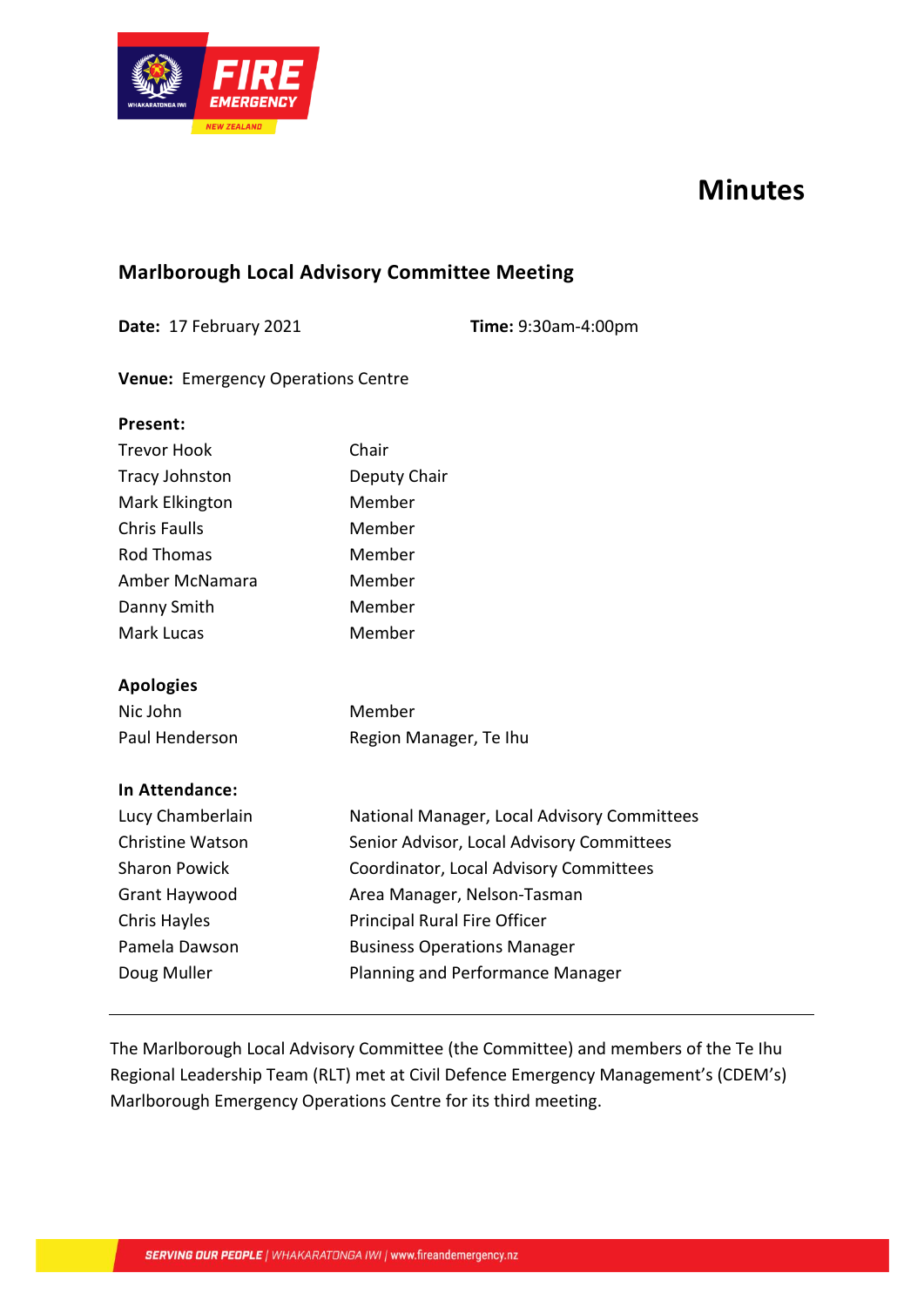#### **Welcome**

The meeting opened with a karakia and a welcome from the Chair to members of the RLT.

#### **Minutes**

The minutes of the previous meeting were confirmed.

#### **Flow Chart**

The Committee discussed how to record, communicate and respond to stakeholder approaches and the community concerns that are put to LAC members and reviewed a draft flow chart reflecting this. Members resolved to keep a register of issues, opportunities and risks, which will be reviewed at each meeting.

#### **District update**

RLT members provided an operational update, which included the timelines for Tranche 2 of Fire and Emergency's restructure and the impact this is having on volunteers. The Committee acknowledged the commitment of local leaders to their jobs, over the extended period of these changes.

During the discussion, LAC members also noted some issues caused by the reliance of some communities on one or two (often ageing) individuals and progress on the unified uniform. They expect to learn more about what motivates and discourages volunteers as they engage with them more formally.

#### **Stakeholder engagement report**

Committee members undertook informal engagement in the last quarter – with volunteers and with members' own contacts and community networks.

The Committee reconfirmed its commitment to engagement with iwi as a priority. The LAC will take a 'top of the South' approach to this engagement, reaching out to all eight iwi, as Te Tau Ihu iwi boundaries do not align with those of the Marlborough LAC district.

#### **Engagement planning**

The Committee will seek advice from the Pou Takawaenga Māori and National Manager, Kaupapa Māori on engagement with iwi, before approaching iwi representatives. Members will aim to engage alongside local leaders, to build sustainable relationships that enable valuable conversations and facilitate assistance to iwi.

The Committee mapped out its plan of work on volunteerism over the next five months. This quarter members will focus on volunteers themselves and, with the benefit of insights from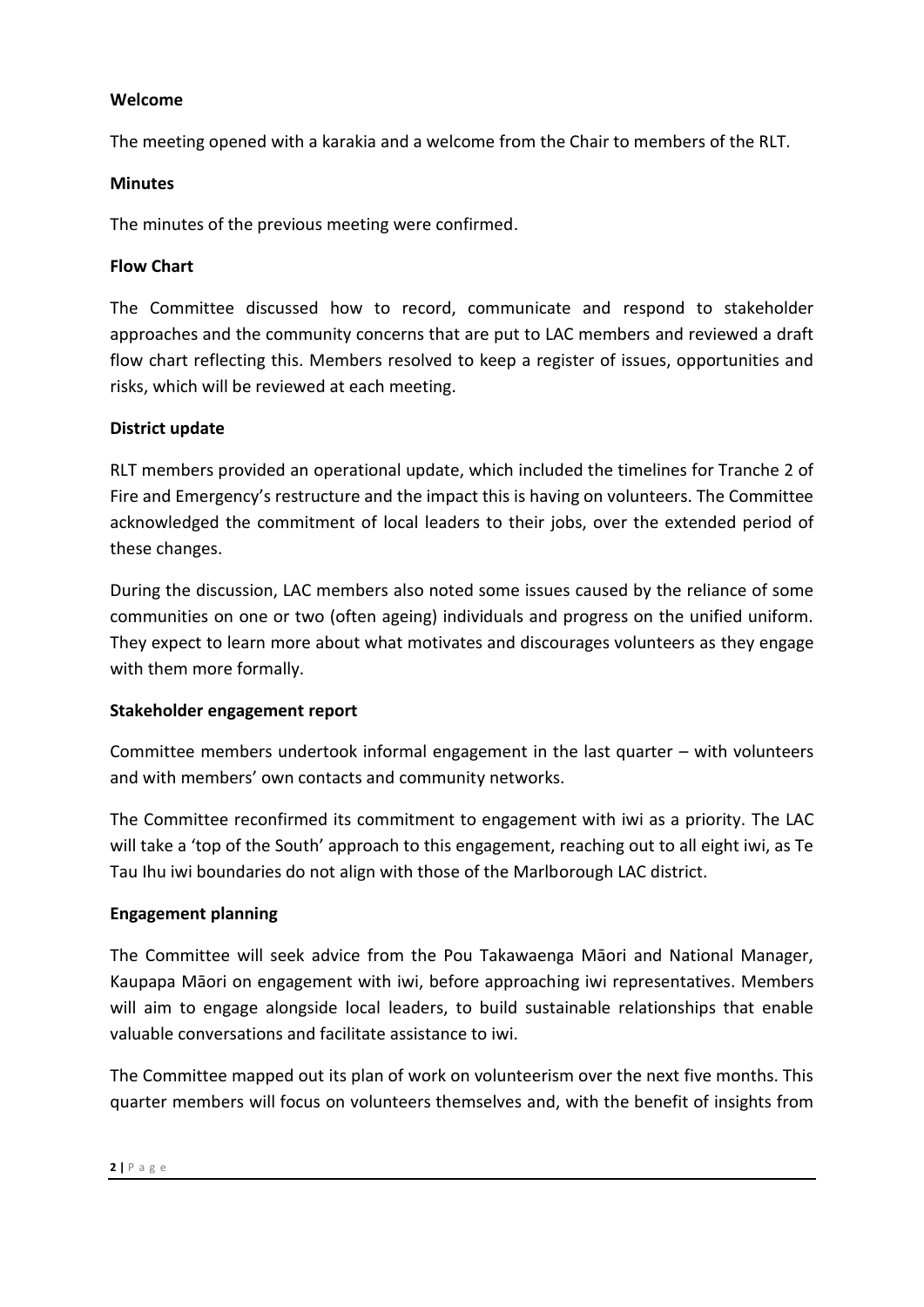this, plan engagement with employers of volunteers and self-employed volunteers at their May meeting.

With support from local leaders, LAC members will engage formally with volunteer leaders and current local United Fire Brigades Association (UFBA) representatives, and informally with volunteers at brigade meetings, and public and UFBA events.

## **National LAC Team update**

The National LAC Team provided the LAC with papers on the progress of the seven LACs, the committee self-review to be completed at the May meeting, proactive release of LAC minutes and a new invoice template.

#### **Dates**

The Committee set its meeting dates for the 2021-22 year.

## **Board Report**

The Committee drafted the content of its third quarter Board report.

The Chair thanked the Te Ihu RLT and the National LAC Team for their support and the meeting closed at 4.00pm.

| Date           | Action                                                                                                                       | Responsible                 | <b>Due</b>       | Status/Notes                                                          |
|----------------|------------------------------------------------------------------------------------------------------------------------------|-----------------------------|------------------|-----------------------------------------------------------------------|
| 19 Nov<br>2020 | Consider whether the Chairs' Forum<br>should held be twice a year and<br>potentially virtually                               | <b>National LAC</b><br>Team | February<br>2021 | Ongoing                                                               |
| 17 Feb         | Work with National Manager,<br>Kaupapa Māori and Pou Takawaenga<br>Māori on an approach to<br>engagement with Te Tau Ihu iwi | <b>National LAC</b><br>Team | May 2021         | Letter sent to<br>Te Tauihu iwi<br>Chairs<br>requesting<br>engagement |
| 17 Feb         | Update flow chart                                                                                                            | <b>National LAC</b><br>Team | May 2021         | Completed                                                             |
| 17 Feb         | Create a register of issues, risks and<br>opportunities for review at each<br>meeting (standing agenda item)                 | <b>National LAC</b><br>Team | May 2021         | Completed                                                             |

# **Action Log**